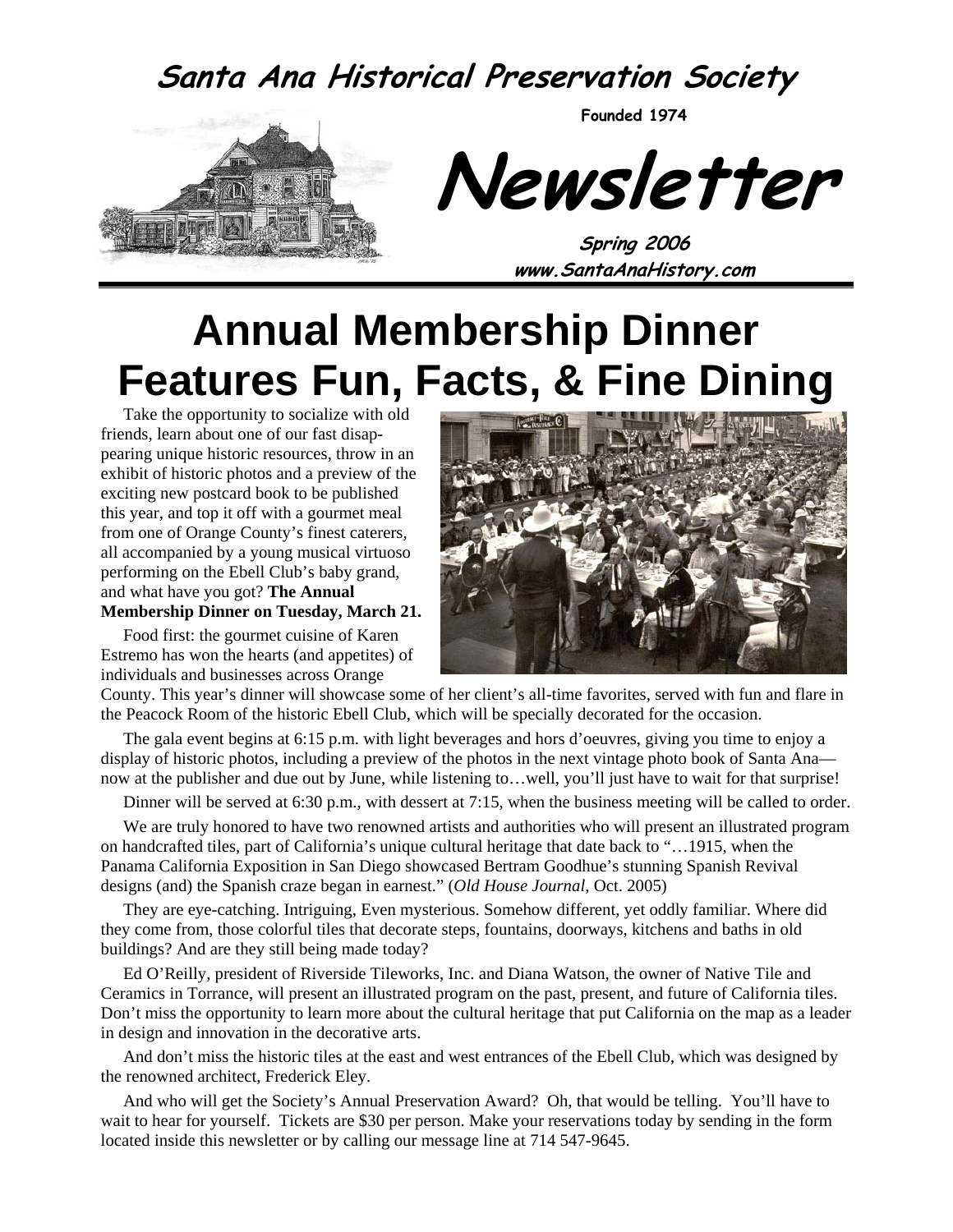## *From the President*

2006 is off to a great start for SAHPS. With the Board's Planning Retreat scheduled for this month and the Annual Member Dinner well in hand, Board members are energized for another productive year for the Society.

As always, active volunteers are at a premium. The return of former Board member Jim Marquez and new Board candidates Angela Mauro and Wayne Curl will go a long way toward achieving our ambitious goals for this year. Supporter Catherine Cate's amazing organizational talents are proving to be invaluable in coordinating our Annual Dinner. Last but certainly not least, we have received an unexpected but very welcome boost to our ongoing salvage program, courtesy of Regan Candelario and the great people at Paint Your Heart Out Orange County."

Over the years, our volunteers have done amazing things. We've moved and restored a Victorian House. We've restored the Spurgeon Clock Tower. We've launched a living history program that features student actors portraying early Orange County pioneers. We've created a website that receives over 2,000 hits a day from people looking for information and old photos.

Last year alone, we won the Governor's Award for our children's history activity book and an award from the Freedom Foundation (our second) for our historic cemetery tour.

Looking for a rewarding opportunity to volunteer your time? Involved with a group that might assist in supporting SAHPS? Give us a call and become a partner in our success!

Can't give us your time? Then please be sure you renew or join us as a member. As a membership-based organization, your support is critical to keeping our energies high and our education projects bountiful. Our multiple projects – both ongoing and new – are funded in part with your membership donations.

Either way – membership or volunteer (or maybe both?), we need your help to continue our mission – to preserve and celebrate local history for us, our children, and our children's children.

*Alison Young* 

*Learn more about Santa Ana history, visit our website at www.SantaAnaHistory.com*



*A Legacy of Preservation Since 1974. The Dr.Willella Howe-Waffle House, Medical Museum, and Carriage Barn. Built 1889. Saved from demolition 1975.* 

#### **Santa Ana Historical Preservation Society 2005 Board of Directors**

President Alison Young Vice President Tim Rush Treasurer Guy Ball Secretary Roberta Reed

**Directors**  Ed Coté Benjamin Grabiel Ginelle Hardy

(2006 director slate will be voted at our annual dinner)

Nathan Reed Salvage Operations Lynn Yerby Docent & Open House Coordinator

> Newsletter Editor: Roberta Reed *Cover House illustration by Ann Berkery Illustration above, unknown.*

*Special thanks to Guy Ball, and to Caroline Errat and Jeff Dickman for the use of their photographs.* 

To contact the newsletter editor directly, please call Roberta Reed at (714) 953-1876 or e-mail robertareed@sahps.org.

All material in this issue is copyrighted 2005 by the Santa Ana Historical Preservation Society, 120 Civic Center Drive West, Santa Ana, California 92701-.7505. Our house phone and message line is (714) 547-9645.

The Santa Ana Historical Preservation Society's newsletter is produced by the Society for its members and other friends. We are proud to say that the Society is an all-volunteer 501c3 non-profit organization with no paid staff members. All donations and memberships go directly to our education and preservation projects.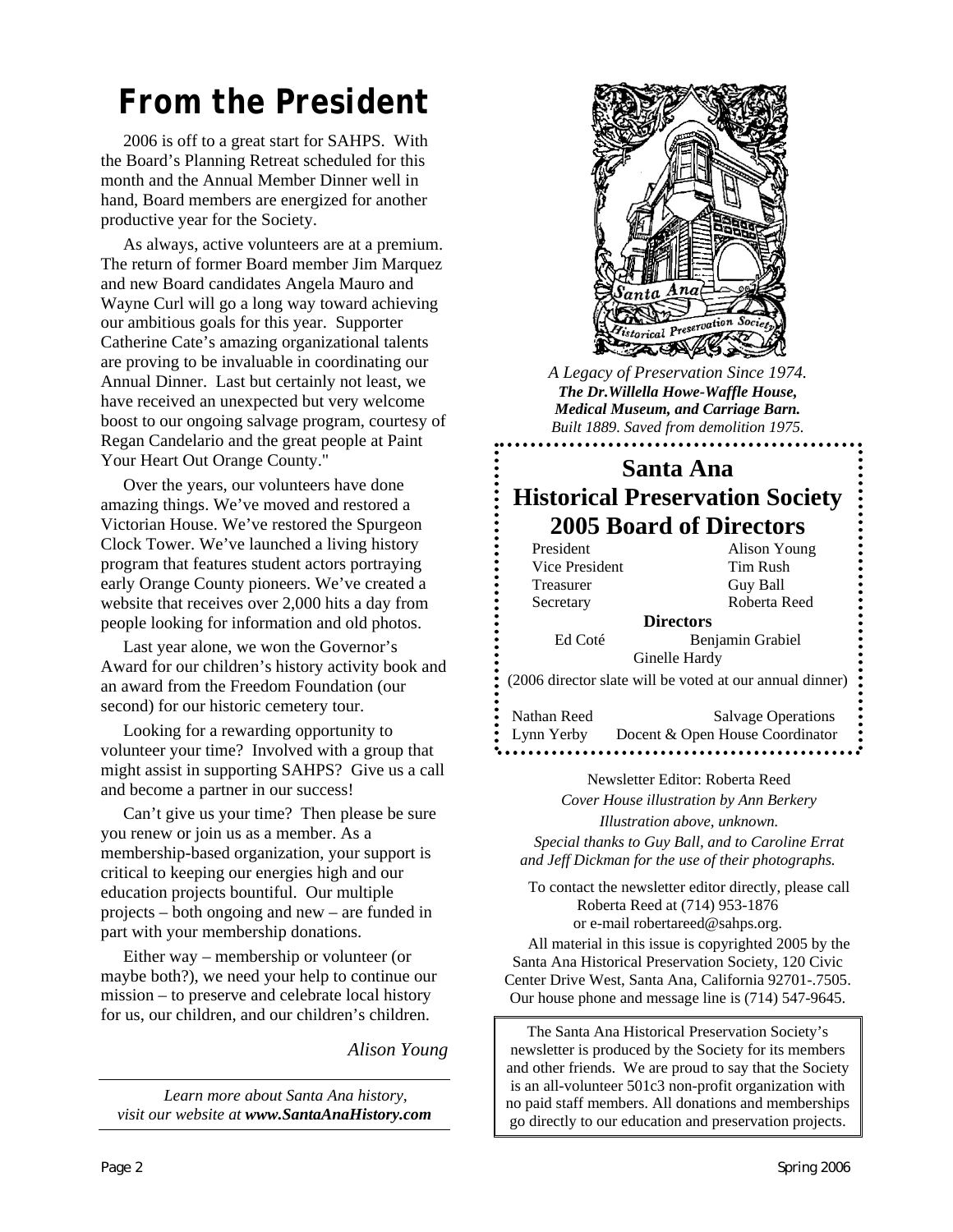## **Come Shop With Us! SAHPS Salvage Sale on February 25th**

Calling all old house restorers! Save Saturday, February 25 to come by the Howe-Waffle House and check out our antique bargains. We will be open for business from 10 am to 2 pm. Feel free to come and "line up" prior to 10 am, but because it takes a lot of effort to get our wares set up, we do not allow shopping prior to that time, both in fairness to others, and also so we can get everything ready in time to open.

As many of you know, the materials available for sale come from Santa Ana houses that have been acquired by the city and are slated for demolition. SAHPS tries to salvage as much as possible from these houses that would be useful in restoration of historic homes. We then sell the materials at a much lower rate than would be found at an architectural salvage house. Santa Ana residents are given preference, in that they receive an additional discount. So, our salvage sales act as a fundraiser for us, but they are also used to assist private parties in their salvage efforts. We do not sell to dealers.

Items we have for sale include: built in cabinets, a claw foot tub (it does, however, need its claws!), a kitchen sink, bathroom wall mount sinks, doors and windows, and various trim and moldings. Please note this is only a sampling, we do have other materials available. If you have a specific item you need, please feel free to contact us and we will try to let you know if we think we have the right item available for you. We may be contacted at (714)953-1876 or e-mail us at [salvage@sahps.org.](mailto:salvage@sahps.org)



Shoppers checking out our wares at the last salvage sale

## **Join SAHPS and Paint Your Heart at our Next Salvage Event**

The Santa Ana Historical Preservation Society is dedicated to saving our historic resources. While we would like to see all of our history saved for future generations, we realize that this is not always practical. But when a building can't be saved, we would at least like to see that building live on in another way – by salvaging materials out of buildings which are scheduled for demolition, we can preserve the memories of those buildings, help to restore other historical buildings, and also add some money to the coffers of the Society.

The Society has an agreement with the city of Santa Ana in that the Society has salvage rights for any city-owned building that is scheduled for demolition. The city notifies the Society when it has such buildings available. First, we do a "windshield survey" to determine if the building has potential for salvage. If it does, we contact the city for a walk-through, and if salvageable materials are present, we gather our volunteers and schedule salvage operations.

There are currently several houses undergoing this process. Because of the large amount of work to be done, Paint Your Heart Out Santa Ana/Anaheim has offered to help us complete this work. Paint Your Heart Out volunteers will handle actual salvage for us. Historical Society volunteers will do the "finish work" – like making sure materials have no nails sticking out of them and are safe for transport, loading the trucks, and unloading them at the storage locations.

Our next salvage event will be Saturday, March 11 starting at 8 am. If you can help part of the day, that would be appreciated too. Please bring your gloves, hammers, and crow bars if you have them! All volunteers are allowed to pick one salvage item for free as a thank you for their efforts.

If you are interested in helping us with salvage operations, or would like to be notified of our upcoming salvage sale, please let us know by dropping an e-mail to [salvage@sahps.org,](mailto:salvage@sahps.org) or call Nathan Reed, Director of Salvage Operations, at (714)953-1876. Thanks for the help!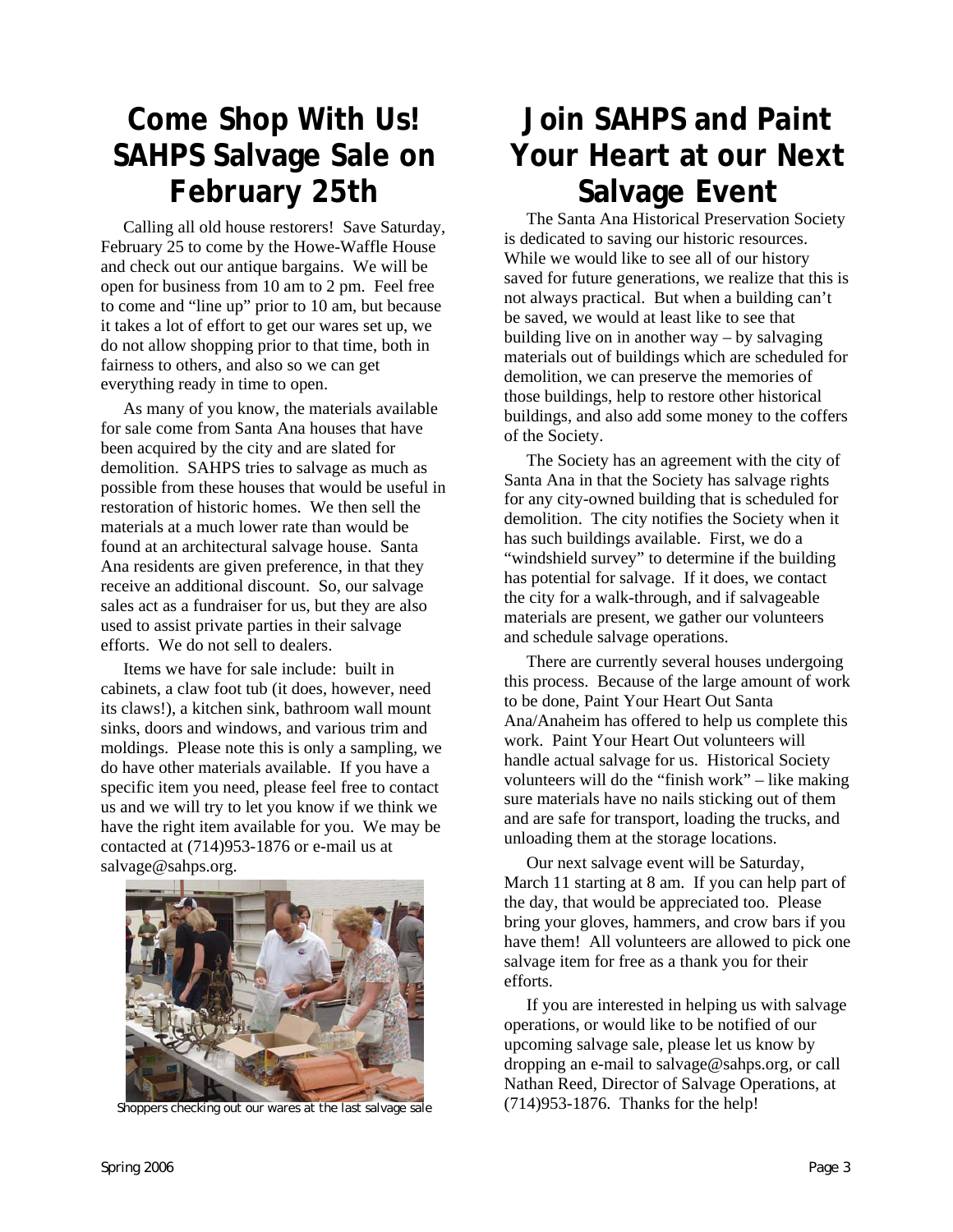#### *Bits and Pieces*

#### **Dues are Due! Time to Renew for 2006**

Please look at your mailing label! If it does not say "Member 2006" it is time for you to renew! Use the form on page 7 to renew your membership now!

Without your membership and generous gifts, the historic preservation activities of the Society, including the preservation and maintenance of the Dr. Howe-Waffle House and Medical Museum, would not be possible.

If you can help with an additional donation beyond membership (or a higher level of membership), please do. Every penny goes toward our educational and preservation activities.

#### **Plein-Air Paintings Added Color to the House**

In December, the Society was host to an exhibit of beautiful plein-air paintings by artist Brent Jensen. Part of the sale from each painting was donated to the Society and resulted in over \$1,000 added to our educational programs – for which we are very extremely thankful to Brent.

More of Brent's paintings can be seen at his site at http://www.jensenstudio.com/. If you find something you like and purchase it, please mention that you heard about it from the Society.

#### **Save the Date for Our Next Cemetery Tour 2006**

Plans are already underway for the 2006 Cemetery Tour. Our theme for this year is still in the planning stages, so of course everything else is as well.

But we do know the date! Be sure and save Saturday, October 21, 2006 to attend our annual Cemetery Tour.

If you are interested in becoming involved in helping to participate or to help organize the event, please let us know. We can use help in both planning the event, and "grunt labor" during the actual day of the event.

If interested, please contact Roberta Reed at (714) 953-1876 or email [robertareed@sahps.org.](mailto:robertareed@sahps.org)

#### **Floral Park Home Tour Coming April 29/30**

Floral Park Neighborhood is hosting its annual home and garden tour on Saturday and Sunday, April 29 and 30, from 10 am to 4 pm. Vintage homes and gardens will be open for the tour, which will culminate at the Courtyard of the Bowers Museum featuring "Art of Adorning."

Stroll tree lined streets and enjoy the ambiance of a simpler time.

Tickets are \$25 each at the door, but presale tickets (received by April 26) are only \$20 each. Children under 10 are free. Mail presale orders to Floral Park Neighborhood Association, Attn: Home Tour, Post Office Box 11366, Santa Ana, CA 92711-1366.

Proceeds from the home tour are used for neighborhood improvement, and a portion of the proceeds are also donated to local non-profit organizations to further their work.

For more information, call (714)567-4795 or visit their website at [www.floral-park.com.](http://www.floral-park.com/)

#### **Tustin Home Tour Sat., May 6**

Our friends at the Tustin Historical Society are once again hosting their Historical Home and Garden tour on May 6. For more information (or to be a volunteer), call the THS museum at 731-5701.

#### **Photos Commemorates 100th Anniversary of SF Earthquake**

Do you plan to be in San Francisco in the near future? If so, you might want to visit the California Historical Society Museum, located at 678 Mission Street in San Francisco.

From February 9 to June 10, the museum will be showing "Jack London and the Great Earthquake and Firestorms of 1906." The exhibit features photographs taken by London and his wife Charmian in the days following the earthquake and fire.

The museum is open Wednesday to Saturday, noon to 4:30 pm, and admission is \$3 or \$1 for children and seniors.

For more information, visit their website at [www.californiahistoricalsociety.com](http://www.californiahistoricalsociety.com/) or call them at (415) 357-1848.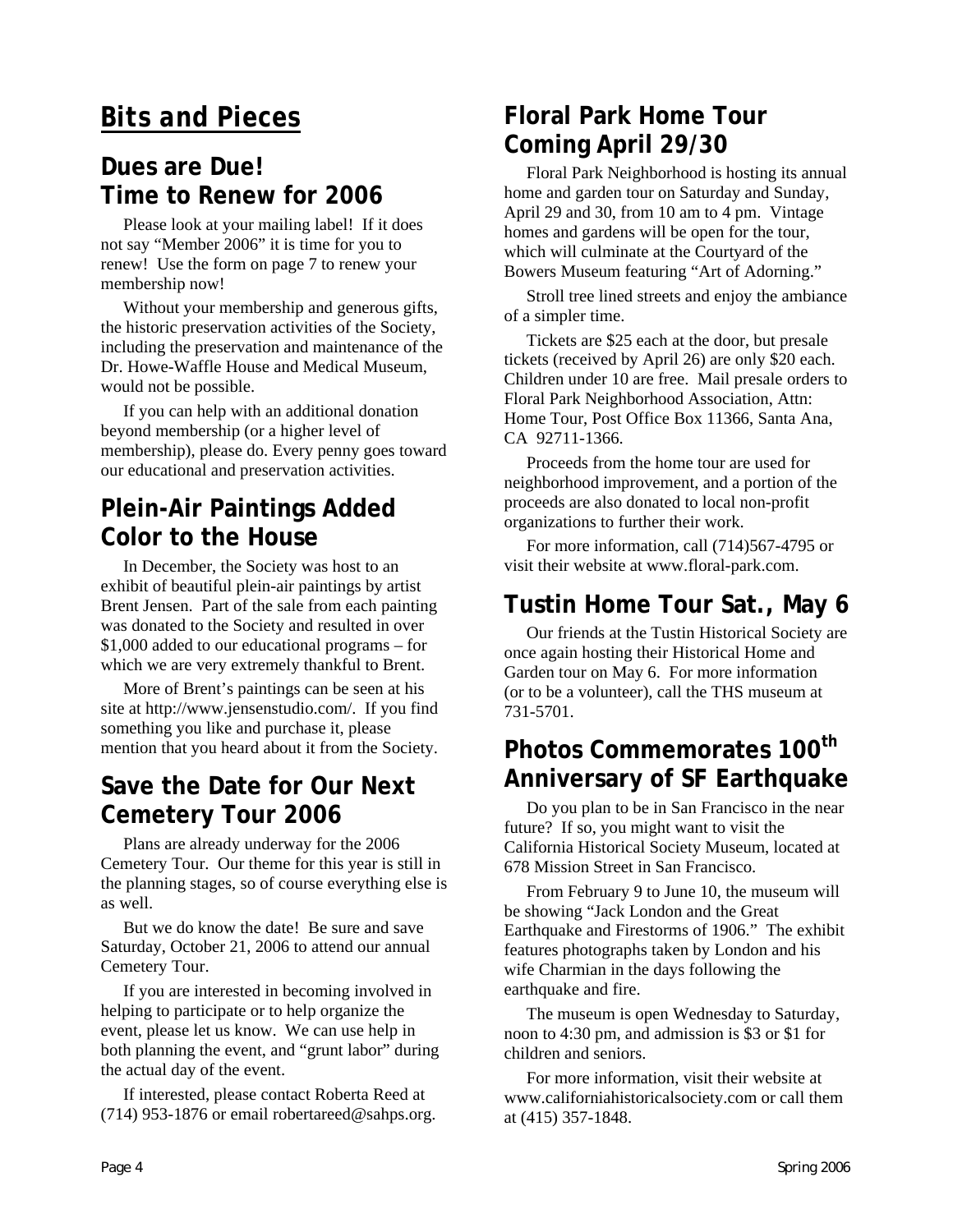#### **New Aviation Exhibit at Old Courthouse**

*Fly Now! Aviation Posters from the Smithsonian Institution's National Air and Space Museum* opened on February 3, 2006 at the Old Orange County Courthouse, and will continue through April 28.

40 posters from the Aviation Poster Collection of the National Air and Space Museum are featured in this exhibition. They reveal a treasure trove of information about the history of advertising, technology, business, transportation, tourism, and cultural geography. The collection dates from 1860 to the present.

The Old Courthouse Museum is located in the landmark Old Orange County Courthouse at 211 West Santa Ana Boulevard. Museum hours are Monday through Friday from 9 am to 5 pm. Admission is free. For more information call (714)973-6607 or go to the museum's website at [www.ocparks.com/oldcourthouse.](http://www.ocparks.com/oldcourthouse)

#### **SAHPS Wins Governor's Award for Historic Preservation**



SAHPS board member Guy Ball (c) seen receiving the Governor's award from Wayne Donaldson, State Historic Preservation Officer (l), and Ruth Coleman, Director of the California State Parks (r). Guy received the award in Sacramento on behalf of the Society for the creation of the Santa Ana History Coloring and

Activity book. The Society conceived, designed, and distributed over 5,000 copies of the bilingual book to local  $3<sup>rd</sup>$  and  $4<sup>th</sup>$  grade classrooms after obtaining a grant for its printing. Later 2,000 additional copies were printed and distributed thanks to donations from the Wilshire Square and Floral Park Neighborhoods.

Later in the month, Guy and the Society received recognition at a SAUSD school board meeting for the cross-cultural project. In January, the SA City Council presented Guy with a certificate for his work on creating the book.

While we are always looking for additional funding to help deliver books to local schools, the book is now available in the Kids' Zone on our website for free download for teachers, students, and parents.

#### **New OC Book Available Now!**



A wonderful book of postcards from Orange County has just been published by Arcadia Publishing. Written by our good friends at the Orange County Historical Society, the book has 128 pages with almost 200 different images of early Orange County. You can buy the book directly from the Orange County Historical Society at **www.orangecountyhistory.org**.

While you can also buy it at local Barnes & Noble stores, Woodward Ace Hardware in Santa Ana, and Acorn Naturalists in Tustin, SAHPS also sells it. See the order form at the end of the newsletter. We are also offering it as a free gift for those renewing at the \$100 level.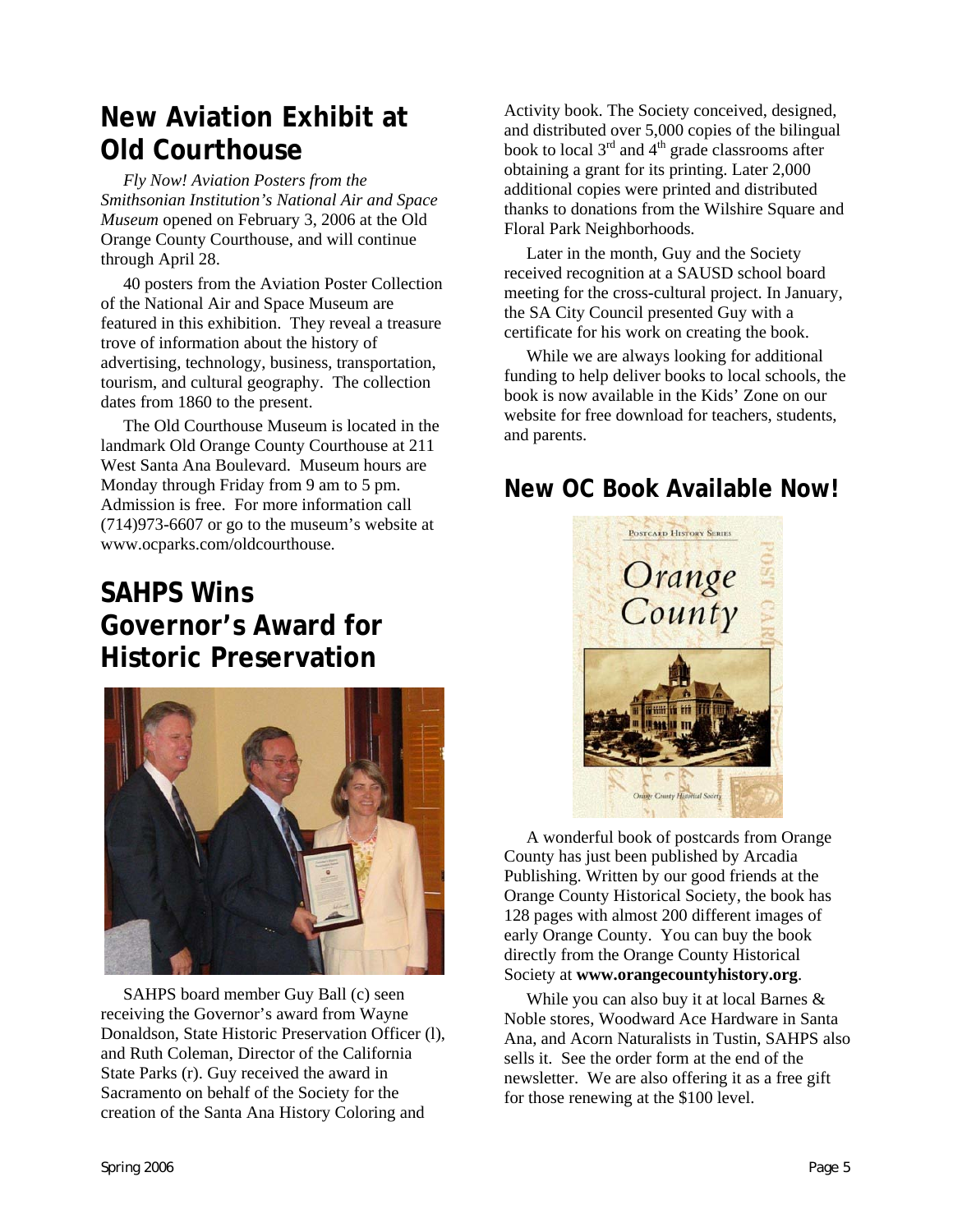#### **New Santa Ana Book Available This June!**



Pretty soon the classic *Santa Ana in Vintage Postcards* will have some competition for those interested in old photos of Santa Ana. *Vintage Postcards* author Guy Ball teamed up with Marge Bittetti to create *Early Santa Ana*, a collection of vintage photographs dating up to the 1940s. The book includes photos from the archives of the Bowers Museum, OC Historical Society, OC Archives, Santa Ana Public Library, and local families – and shows some photos never before seen out in general public. Research and writing has been completed and the book is presently in England awaiting printing. We should have copies back by June – (possibly even May).

## **Walking Tours Continue**



Thanks to the organizer Tim Rush and his band of volunteers, we continue to offer a walking tour of downtown Historic Santa Ana on the first

Saturday of every month. If you haven't gotten a chance to take one yet, you need to include it on your calendar. Call our message line and reserve your spot today. The tour costs \$6 and starts at the Dr. Howe Waffle House at 2:30 pm. Next tour dates include March 4, April 1, and May 6.

## **New House Displays**



As we expand our archives and photo collection, we also want to let others access our vintage images. While we already post a large number of photos on our website, we've also just purchased a special free-standing table display for the House. It holds up to 40 8.5x11" photos for visitors to enjoy. We'll be purchasing another display soon. The photos in the display are highquality copies (not the originals), and may be offered for sale at a later date.

### **Building the New SAHPS Photo Archives**

As we were collecting images for the second Santa Ana history photo book, the Society began to expand our small collection of old Santa Ana images. In the process of creating the book, we have been given some wonderful photos by a few local families.

In the past, we didn't have the capability or the archival storage capacity. However, we have budgeted the purchase of some special storage materials to allow us to accept and archive old photos of local businesses and families. Should you have any that you wish to donate, please contact Guy Ball at 714 730-5817.

This is a great opportunity for long-time residents to ensure that their early Santa Ana photos are appreciated for all time to come. We're particularly looking for photos from the 20s to the 50s, but will take anything in other years as well.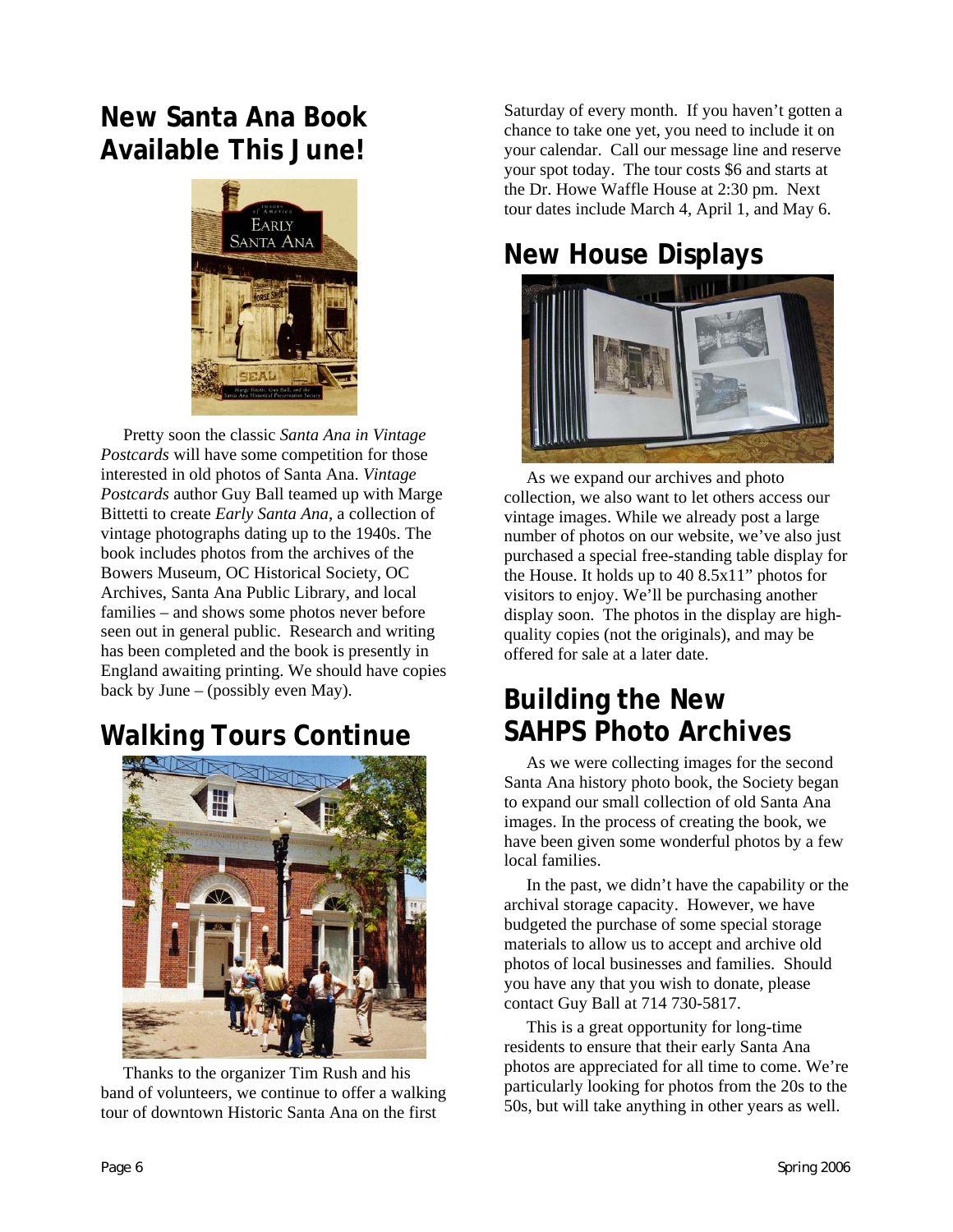# **Time To Renew**



#### **Help us continue our efforts to preserve, to educate, to celebrate Santa Ana and Orange County History**

*(Renew or join at the \$100 level (or above) and receive a copy of Orange County* **Postcards, Santa Ana in Vintage Postcards, or Orange County Blossoms** *as a free gift as our thanks for your extra support.)* 

|                                                     |  |  | Membership Dues: Individual/Family - \$15-49; Business - \$20-100; Supporter - \$50-99;<br>Patron - \$100-249; Benefactor - \$250-1,000; Golden Honoree -- \$2,000 and above |  |  |
|-----------------------------------------------------|--|--|------------------------------------------------------------------------------------------------------------------------------------------------------------------------------|--|--|
|                                                     |  |  | (If \$100 or over, please circle the book you would like us to send you.)                                                                                                    |  |  |
|                                                     |  |  |                                                                                                                                                                              |  |  |
|                                                     |  |  |                                                                                                                                                                              |  |  |
|                                                     |  |  |                                                                                                                                                                              |  |  |
|                                                     |  |  |                                                                                                                                                                              |  |  |
|                                                     |  |  |                                                                                                                                                                              |  |  |
| Please send this reservation form in by March 16th! |  |  |                                                                                                                                                                              |  |  |
| <b>Annual Dinner Reservation Form</b>               |  |  |                                                                                                                                                                              |  |  |

For main entree, choose: \_\_ **Citrus Herb Chicken** \_\_ **Pot Roast Estremo** or \_\_ **Vegetarian** The complete dinner also includes: Rice Pilaf or Roasted Red Potatoes; Tropical Spinach Salad with Mandarin oranges; baby carrots; rolls and butter; coffee/ iced tea, and Buttermilk Chocolate Fudge Cake for dessert. If you change your mind at dinner, you can change your entree without trouble.

Yes, please hold \_\_\_\_\_\_ reservations for me at this year's SAHPS Annual Dinner on Tuesday, March 21st. I have enclosed \_\_\_\_\_\_\_\_\_\_\_ (\$30 per dinner) by [ ] check or charge my [ ] Visa [ ] MC [ ] AmEx (If renewing your membership, just fill out your card number once.)

|         | Phone                                          |
|---------|------------------------------------------------|
| Address |                                                |
|         | Would you like us to confirm your reservation? |

**Send to: Santa Ana Historical Preservation Society, 120 Civic Center Dr. W., Santa Ana, CA 92701-7505**